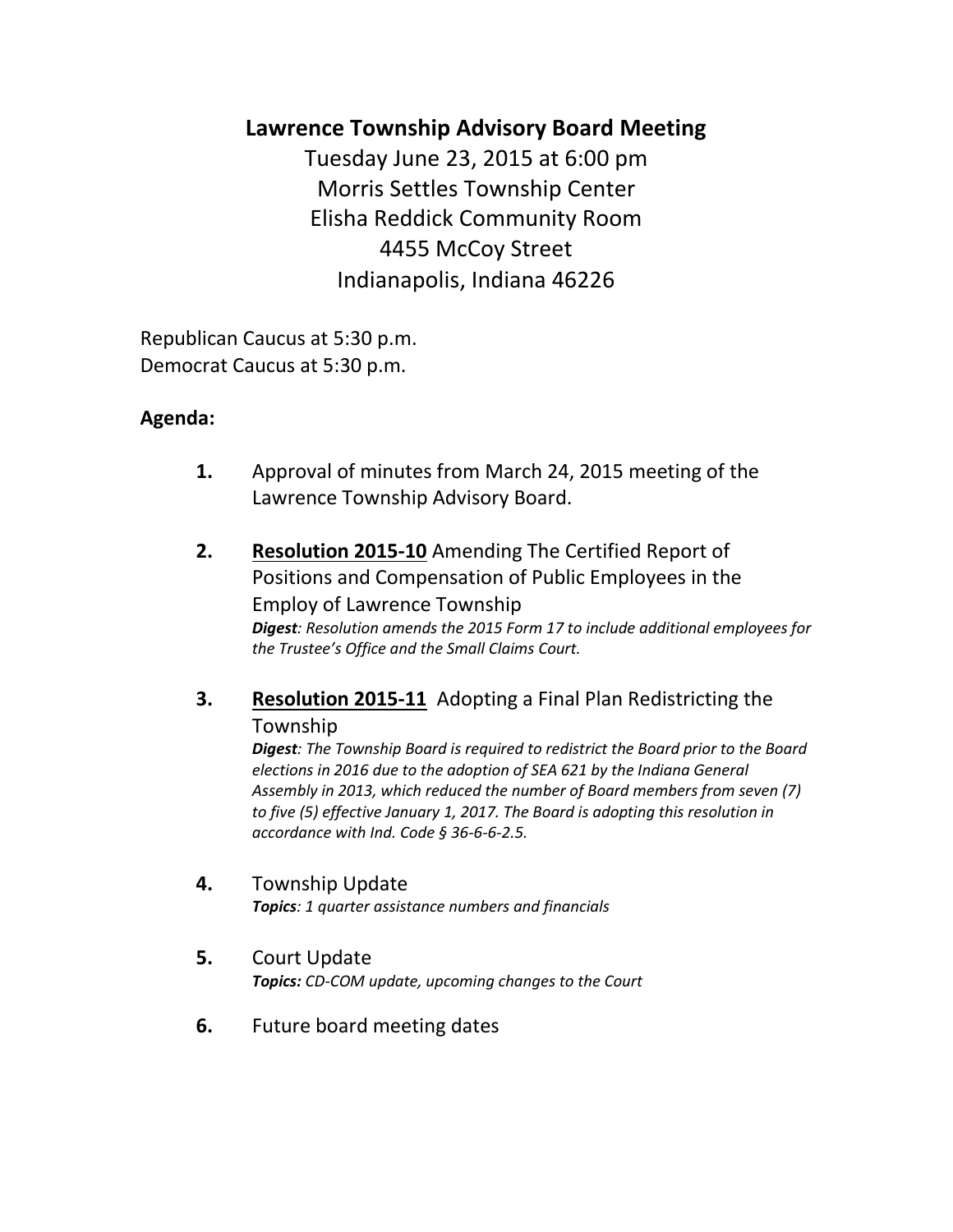#### **LAWRENCE TOWNSHIP ADVISORY BOARD MEETING MINUTES 4455 McCoy Street Indianapolis, IN 46226**

| Meeting Date:                            | Tuesday, June 23, 2015                                                                               |
|------------------------------------------|------------------------------------------------------------------------------------------------------|
| Time Called to Order:<br>Time Adjourned: | 6:00 P.M.<br>$7:01$ P.M.                                                                             |
| <b>MEMBERS PRESENT:</b>                  | Mike Healy, Emmajean Hines, Fred Freeman, Jesse Dotson, Dino Batalis,<br>Mary Harrison, Tony Widgery |
| TRUSTEE:                                 | <b>Steve Talley</b>                                                                                  |

OTHER ELECTED OFFICIALS PRESENT: Judge Kim Bacon, Constable Terry Burns

Meeting Called to Order:

Ms. Hines called the Lawrence Township Board meeting to order on Tuesday, June 23, 2015, at 6:00 P.M. She stated that there was a quorum present and asked Constable Terry Burns to lead the Pledge of Allegiance.

Agenda:

**1. Approval of minutes from March 24, 2015 meeting of the Lawrence Township Advisory Board.** Mr. Widgery made a motion to approve the minutes from the March 24, 2015 meeting of the Lawrence Township Advisory Board. Mr. Batalis seconded. Motion agreed to 7-0.

#### **2. Resolution 2015-10 Amending The Certified Report of Positions and Compensation of Public Employees in the Employ of Lawrence Township**

Trustee Talley explained that the resolution added the positions of Director of Community Relations, Deputy Director of Community Relations and Intake Coordinator. Trustee Talley turned over the explanation over to Deputy Trustee Jason Tomcsi. Deputy Trustee Tomcsi explained and that more requests for assistance in the month of June than was seen in the first three months of the year. The Intake Coordinator would be working the front desk. Currently the case managers took turns sitting at the front desk which essentially caused the Township to work a person down. Director of Community Relations will oversee the Township Assistance staff and make outreach to the community to let them know what the Trustee's Office does. The Deputy Director of Community Relations is a part-time position that would focus on attending meetings and other events to continue outreach to the community. Trustee Talley says that by building relationships with apartment communities that it can be beneficial to the clients of the Township. Also included in the resolution is an increase in the judge's salary and additional full-time position. The salary for the Judge was determined by the recently passed legislation from the Indiana General Assembly. Mr. Widgery asked about the letter of intent from the Judge about going full-time. Judge Bacon said the increased salary was budgeted for July, but that she wouldn't be going full-time until September, but it might be earlier than that. Mr. Batalis asked about affording the extra positions. Deputy Trustee Tomcsi said that the Township was able to afford the positions because there was flexibility in the budget due to a planned increased in insurance costs that didn't materialize. Mr. Widgery asked about the percent increase in the salary costs from the budget that was passed. Becky Lightle, Director of Administration, explained a handout to the board that showed the costs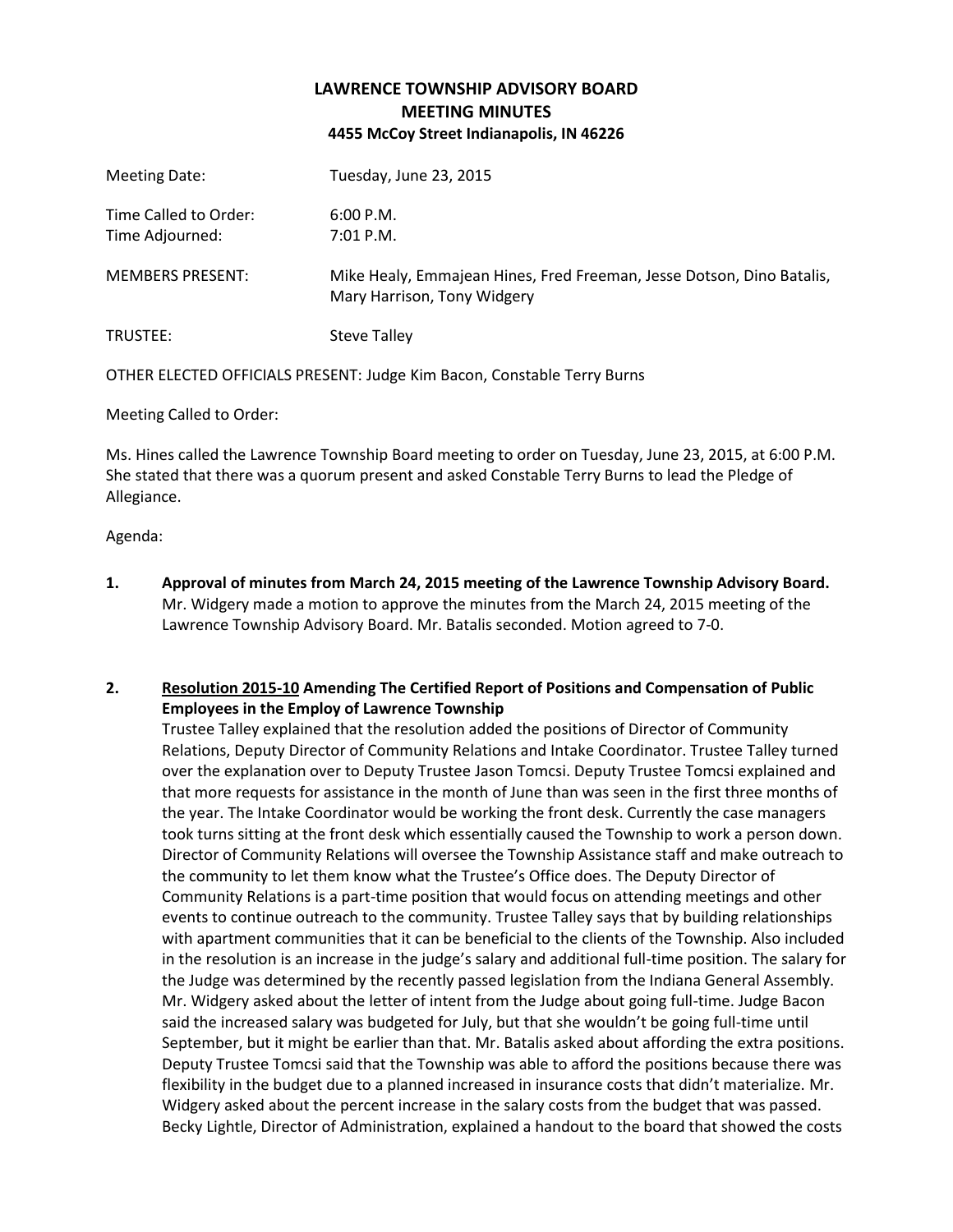through the remaining of the year. Mr. Batalis asked about the insurance costs for the next year and Mrs. Lightle said that she was waiting to hear back on what the estimated increase will be. Deputy Trustee Tomcsi said that the changes wouldn't have been brought to the board if it wasn't sustainable into the future. Mr. Batalis asked about the intake procedure prior to making recent changes and Deputy Trustee Tomcsi explain the prior procedure and why the changes were made to how intake of clients was processed. Mr. Batalis stated that he just wanted to make sure that the Township was living within its means. Trustee Talley wanted to stress that he wanted to ensure that the budget decisions that are made also do not negatively impact the Township's budget rating.

Mr. Freeman made a motion to approve the resolution. Mr. Dotson seconded. The resolution was adopted 7-0.

#### **3. Resolution 2015-11 Adopting a Final Plan Redistricting the Township**

Mr. Dotson explained to the board that on June  $3<sup>rd</sup>$  the redistricting committee met to discuss the new township maps and approved of the new district boundaries that were prepared. Mr. Healy wanted to thank Bill Groth for his work on the maps. He also had a concern that one of the maps that shows where the current board members lived that it showed that he was living in a different district than was listed and wanted to make sure that was noted.

Mr. Healy made a motion to approve the resolution. Mr. Freeman seconded. The resolution was adopted 7-0.

#### **4. Township Update**

Deputy Trustee Tomcsi spoke briefly about the township assistance numbers from the first quarter and numbers from The Cupboard.

#### **5. Court Update**

Judge Kim Bacon spoke about the status with CD-COM. The court is back in possession of all the files, which are in 2000 boxes and have begun the process of putting them back on shelves. CD-COM is being reluctant in their release of the scanned files. Negotiations have continued with attorneys from the Township and CD-COM. Mr. Batalis asked if there was anything that the court has to show for the money that was spent on the scanning. The Judge is reluctant to pay for the files when she believes they have already been paid for. Trustee Talley wants to wait until our attorney finishes up negotiations. Mr. Healy asked if there was an idea of what the cost would be the dispute was taken to court. The Judge said it was difficult to say for sure, but it could be estimated to be as much as \$50,000 to litigate. The Judge said that the filing fee will go up to \$101 on July 1. The court is expecting a 25% increase with the higher filing rate of \$8,000. The Judge also explained some of the changes caused by Senate Bill 523.

#### **6. Future board meeting dates**

Dates for the next board meetings were discussed including the public hearing for the 2016 budget on September 22nd and then the budget adoption meeting in October. A meeting may be needed in August.

Meeting Adjourned: The meeting was adjourned at 7:01 P.M.

I hereby certify that the forgoing minutes are accurate and true to the best of my knowledge and have been approved by a majority of the Lawrence Township Board.